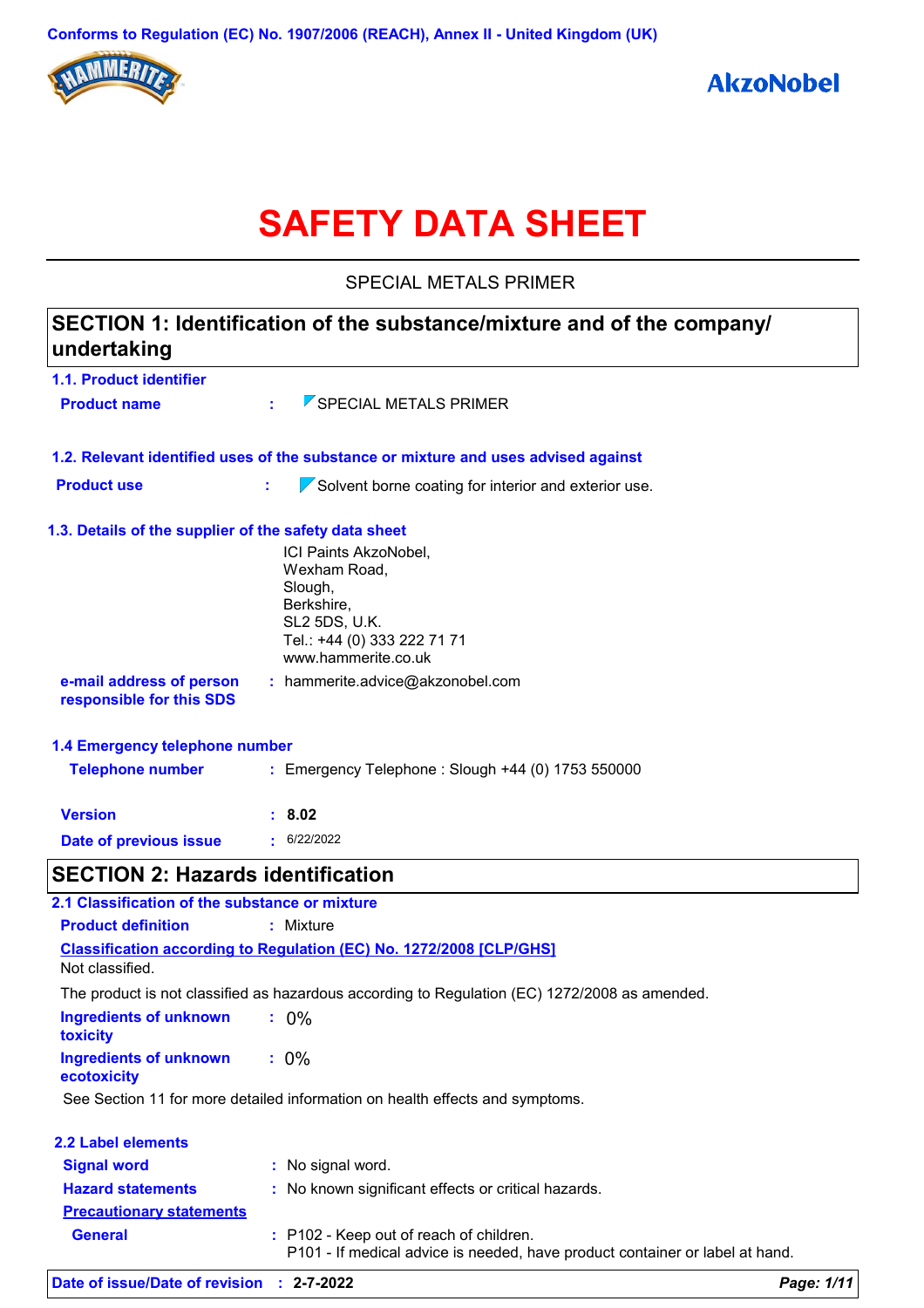| <b>SECTION 2: Hazards identification</b>                                                                                                                        |                                                                                                                              |  |  |  |
|-----------------------------------------------------------------------------------------------------------------------------------------------------------------|------------------------------------------------------------------------------------------------------------------------------|--|--|--|
| <b>Prevention</b>                                                                                                                                               | : P262 - Do not get in eyes, on skin, or on clothing.                                                                        |  |  |  |
| <b>Response</b>                                                                                                                                                 | : P312 - Call a doctor if you feel unwell.                                                                                   |  |  |  |
| <b>Storage</b>                                                                                                                                                  | : Not applicable.                                                                                                            |  |  |  |
| <b>Disposal</b>                                                                                                                                                 | : P501 - Dispose of contents and container in accordance with all local, regional,<br>national or international regulations. |  |  |  |
| <b>Supplemental label</b><br>elements                                                                                                                           | : Contains 1,2-benzisothiazol-3(2H)-one. May produce an allergic reaction.                                                   |  |  |  |
| <b>Annex XVII - Restrictions</b><br>on the manufacture,<br>placing on the market and<br>use of certain dangerous<br>substances, mixtures and<br><b>articles</b> | : Not applicable.                                                                                                            |  |  |  |
| <b>Special packaging requirements</b>                                                                                                                           |                                                                                                                              |  |  |  |
| <b>Containers to be fitted</b><br>with child-resistant<br>fastenings                                                                                            | : Not applicable.                                                                                                            |  |  |  |
| <b>Tactile warning of danger : Not applicable.</b>                                                                                                              |                                                                                                                              |  |  |  |
| 2.3 Other hazards                                                                                                                                               |                                                                                                                              |  |  |  |
| <b>Product meets the criteria</b><br>for PBT or vPvB according<br>to Regulation (EC) No.<br>1907/2006, Annex XIII                                               | : This mixture does not contain any substances that are assessed to be a PBT or a<br>vPvB.                                   |  |  |  |
| Other hazards which do<br>not result in classification                                                                                                          | : None known.                                                                                                                |  |  |  |

### **SECTION 3: Composition/information on ingredients**

### **3.2 Mixtures :** Mixture

There are no ingredients present which, within the current knowledge of the supplier and in the concentrations applicable, are classified as hazardous to health or the environment, are PBTs, vPvBs or Substances of equivalent concern, or have been assigned a workplace exposure limit and hence require reporting in this section.

### **SECTION 4: First aid measures**

### **4.1 Description of first aid measures**

| <b>General</b>                    | : In all cases of doubt, or when symptoms persist, seek medical attention. Never give<br>anything by mouth to an unconscious person. If unconscious, place in recovery<br>position and seek medical advice. |
|-----------------------------------|-------------------------------------------------------------------------------------------------------------------------------------------------------------------------------------------------------------|
| <b>Eye contact</b>                | : Remove contact lenses, irrigate copiously with clean, fresh water, holding the<br>eyelids apart for at least 10 minutes and seek immediate medical advice.                                                |
| <b>Inhalation</b>                 | : Remove to fresh air. Keep person warm and at rest. If not breathing, if breathing is<br>irregular or if respiratory arrest occurs, provide artificial respiration or oxygen by<br>trained personnel.      |
| <b>Skin contact</b>               | : Remove contaminated clothing and shoes. Wash skin thoroughly with soap and<br>water or use recognised skin cleanser. Do NOT use solvents or thinners.                                                     |
| <b>Ingestion</b>                  | : If swallowed, seek medical advice immediately and show the container or label.<br>Keep person warm and at rest. Do NOT induce vomiting.                                                                   |
| <b>Protection of first-aiders</b> | : No action shall be taken involving any personal risk or without suitable training.                                                                                                                        |

### **4.2 Most important symptoms and effects, both acute and delayed**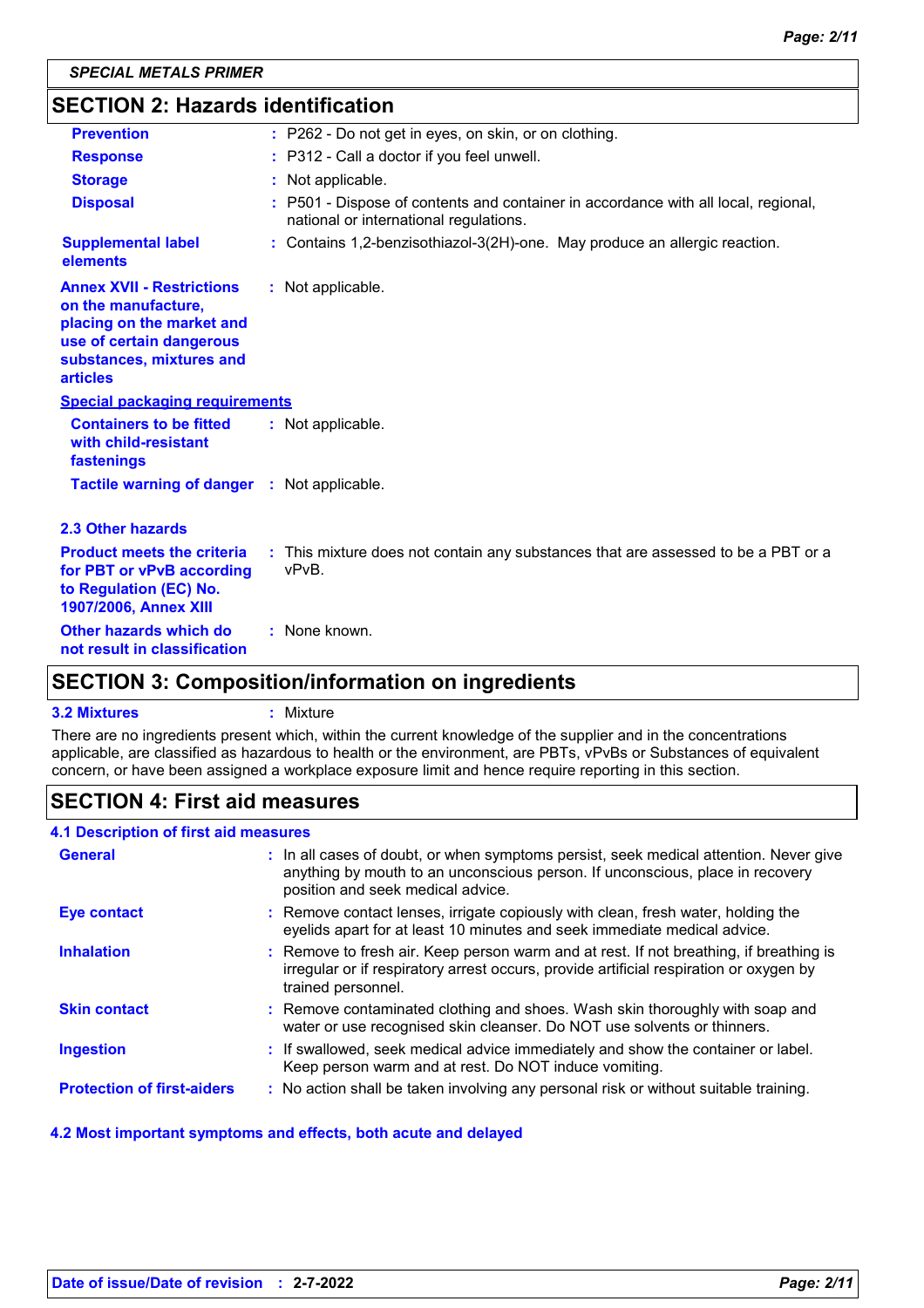#### *SPECIAL METALS PRIMER*

### **SECTION 4: First aid measures**

There are no data available on the mixture itself. The product is not classified as hazardous according to Regulation (EC) 1272/2008 as amended.

If splashed in the eyes, the liquid may cause irritation and reversible damage. This takes into account, where known, delayed and immediate effects and also chronic effects of components from short-term and long-term exposure by oral, inhalation and dermal routes of exposure and eye contact.

Contains 1,2-benzisothiazol-3(2H)-one. May produce an allergic reaction.

#### **4.3 Indication of any immediate medical attention and special treatment needed**

| <b>Notes to physician</b>  | : Treat symptomatically. Contact poison treatment specialist immediately if large<br>quantities have been ingested or inhaled. |
|----------------------------|--------------------------------------------------------------------------------------------------------------------------------|
| <b>Specific treatments</b> | No specific treatment.                                                                                                         |

See toxicological information (Section 11)

# **SECTION 5: Firefighting measures 5.1 Extinguishing media**

| <b>Suitable extinguishing</b><br>media                   | : Recommended: alcohol-resistant foam, $CO2$ , powders, water spray.                                                         |
|----------------------------------------------------------|------------------------------------------------------------------------------------------------------------------------------|
| <b>Unsuitable extinguishing</b><br>media                 | : Do not use water jet.                                                                                                      |
|                                                          | 5.2 Special hazards arising from the substance or mixture                                                                    |
| <b>Hazards from the</b><br>substance or mixture          | : Fire will produce dense black smoke. Exposure to decomposition products may<br>cause a health hazard.                      |
| <b>Hazardous combustion</b><br>products                  | : Decomposition products may include the following materials: carbon monoxide,<br>carbon dioxide, smoke, oxides of nitrogen. |
| <b>5.3 Advice for firefighters</b>                       |                                                                                                                              |
| <b>Special protective actions</b><br>for fire-fighters   | : Cool closed containers exposed to fire with water. Do not release runoff from fire to<br>drains or watercourses.           |
| <b>Special protective</b><br>equipment for fire-fighters | : Appropriate breathing apparatus may be required.                                                                           |

### **SECTION 6: Accidental release measures**

| 6.1 Personal precautions, protective equipment and emergency procedures |  |                                                                                                                                                                                                                                                                                    |  |  |
|-------------------------------------------------------------------------|--|------------------------------------------------------------------------------------------------------------------------------------------------------------------------------------------------------------------------------------------------------------------------------------|--|--|
| For non-emergency<br>personnel                                          |  | : Avoid breathing vapour or mist. Refer to protective measures listed in sections 7<br>and $8.$                                                                                                                                                                                    |  |  |
|                                                                         |  | For emergency responders : If specialised clothing is required to deal with the spillage, take note of any<br>information in Section 8 on suitable and unsuitable materials. See also the<br>information in "For non-emergency personnel".                                         |  |  |
| <b>6.2 Environmental</b><br>precautions                                 |  | : Do not allow to enter drains or watercourses. If the product contaminates lakes,<br>rivers, or sewers, inform the appropriate authorities in accordance with local<br>regulations.                                                                                               |  |  |
| 6.3 Methods and material<br>for containment and<br>cleaning up          |  | : Contain and collect spillage with non-combustible, absorbent material e.g. sand,<br>earth, vermiculite or diatomaceous earth and place in container for disposal<br>according to local regulations (see Section 13). Preferably clean with a detergent.<br>Avoid using solvents. |  |  |
| 6.4 Reference to other<br><b>sections</b>                               |  | : See Section 1 for emergency contact information.<br>See Section 8 for information on appropriate personal protective equipment.<br>See Section 13 for additional waste treatment information.                                                                                    |  |  |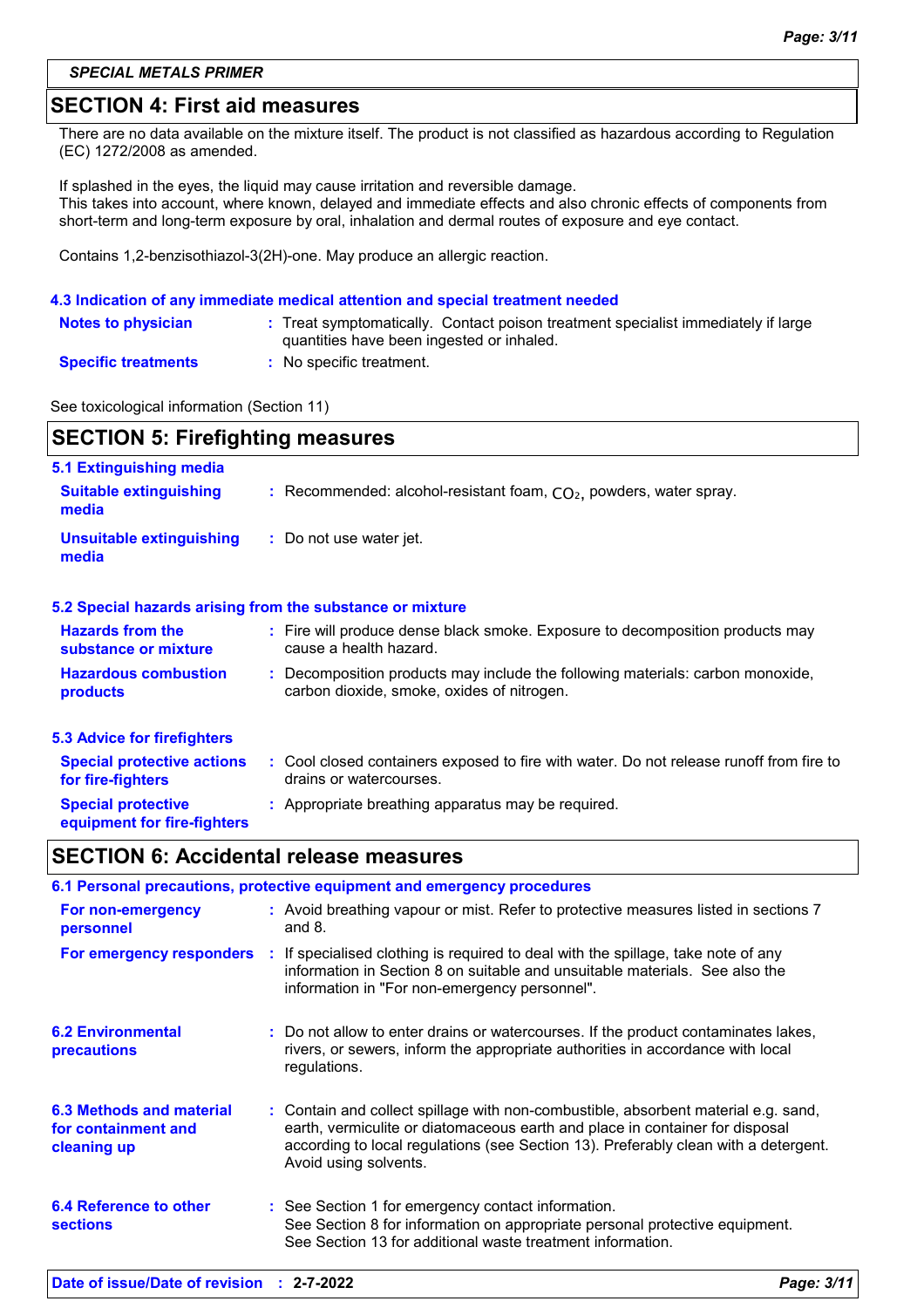### **SECTION 7: Handling and storage**

The information in this section contains generic advice and guidance. The list of Identified Uses in Section 1 should be consulted for any available use-specific information provided in the Exposure Scenario(s).

| <b>7.1 Precautions for safe</b><br>handling | : Avoid contact with skin and eyes. Avoid inhalation of vapour, spray or mist.<br>Eating, drinking and smoking should be prohibited in areas where this material is<br>handled, stored and processed.<br>Put on appropriate personal protective equipment (see Section 8).<br>Never use pressure to empty. Container is not a pressure vessel.<br>Always keep in containers made from the same material as the original one.<br>Comply with the health and safety at work laws.<br>Do not allow to enter drains or watercourses. |
|---------------------------------------------|----------------------------------------------------------------------------------------------------------------------------------------------------------------------------------------------------------------------------------------------------------------------------------------------------------------------------------------------------------------------------------------------------------------------------------------------------------------------------------------------------------------------------------|
|                                             | When operators, whether spraying or not, have to work inside the spray booth,<br>ventilation is unlikely to be sufficient to control particulates and solvent vapour in all<br>cases. In such circumstances they should wear a compressed air-fed respirator<br>during the spraying process and until such time as the particulates and solvent<br>vapour concentration has fallen below the exposure limits.                                                                                                                    |

#### **7.2 Conditions for safe storage, including any incompatibilities**

Store in accordance with local regulations.

#### **Notes on joint storage**

Keep away from: oxidising agents, strong alkalis, strong acids.

#### **Additional information on storage conditions**

Store in a dry, cool and well-ventilated area. Keep container tightly closed.

No smoking. Prevent unauthorised access. Containers that have been opened must be carefully resealed and kept upright to prevent leakage.

#### **7.3 Specific end use(s)**

**Recommendations :**

: Not available.

**Industrial sector specific : solutions** : Not available.

### **SECTION 8: Exposure controls/personal protection**

The information in this section contains generic advice and guidance. Information is provided based on typical anticipated uses of the product. Additional measures might be required for bulk handling or other uses that could significantly increase worker exposure or environmental releases.

### **8.1 Control parameters**

No exposure limit value known. **Occupational exposure limits**

**Recommended monitoring procedures :** If this product contains ingredients with exposure limits, personal, workplace atmosphere or biological monitoring may be required to determine the effectiveness of the ventilation or other control measures and/or the necessity to use respiratory protective equipment. Reference should be made to monitoring standards, such as the following: European Standard EN 689 (Workplace atmospheres - Guidance for the assessment of exposure by inhalation to chemical agents for comparison with limit values and measurement strategy) European Standard EN 14042 (Workplace atmospheres - Guide for the application and use of procedures for the assessment of exposure to chemical and biological agents) European Standard EN 482 (Workplace atmospheres - General requirements for the performance of procedures for the measurement of chemical agents) Reference to national guidance documents for methods for the determination of hazardous substances will also be required.

### **DNELs/DMELs**

No DNELs/DMELs available.

#### **PNECs**

No PNECs available

#### **8.2 Exposure controls**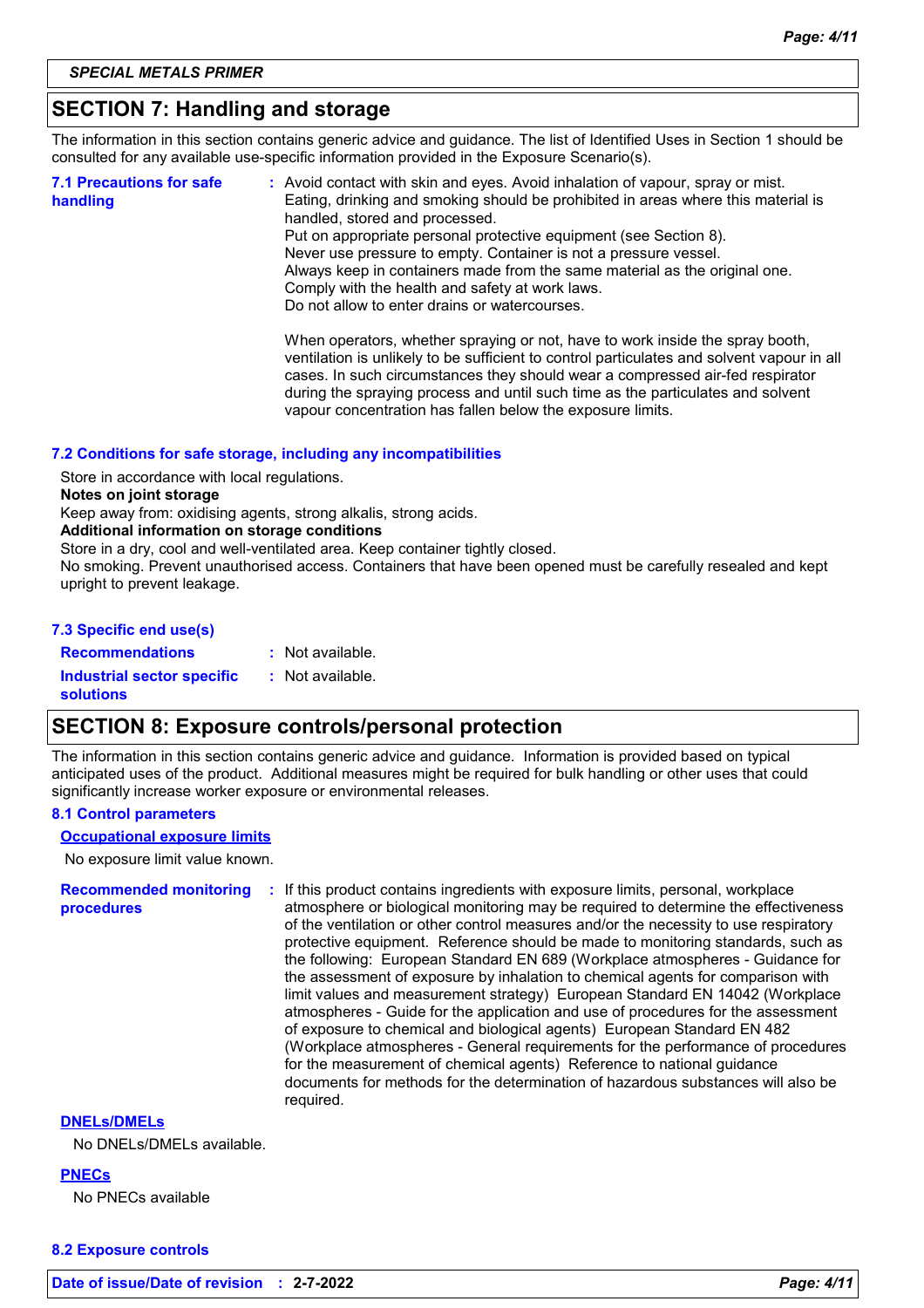| <b>SECTION 8: Exposure controls/personal protection</b> |  |                                                                                                                                                                                                                                                                                                                                                                                                                                                                                                                                                                                                                                                                                         |  |  |
|---------------------------------------------------------|--|-----------------------------------------------------------------------------------------------------------------------------------------------------------------------------------------------------------------------------------------------------------------------------------------------------------------------------------------------------------------------------------------------------------------------------------------------------------------------------------------------------------------------------------------------------------------------------------------------------------------------------------------------------------------------------------------|--|--|
| <b>Appropriate engineering</b><br>controls              |  | : Provide adequate ventilation. Where reasonably practicable, this should be<br>achieved by the use of local exhaust ventilation and good general extraction.                                                                                                                                                                                                                                                                                                                                                                                                                                                                                                                           |  |  |
| <b>Individual protection measures</b>                   |  |                                                                                                                                                                                                                                                                                                                                                                                                                                                                                                                                                                                                                                                                                         |  |  |
| <b>Hygiene measures</b>                                 |  | : Wash hands, forearms and face thoroughly after handling chemical products, before<br>eating, smoking and using the lavatory and at the end of the working period.<br>Appropriate techniques should be used to remove potentially contaminated clothing.<br>Wash contaminated clothing before reusing. Ensure that eyewash stations and<br>safety showers are close to the workstation location.                                                                                                                                                                                                                                                                                       |  |  |
| <b>Eye/face protection</b>                              |  | : Use safety eyewear designed to protect against splash of liquids.                                                                                                                                                                                                                                                                                                                                                                                                                                                                                                                                                                                                                     |  |  |
| <b>Skin protection</b>                                  |  |                                                                                                                                                                                                                                                                                                                                                                                                                                                                                                                                                                                                                                                                                         |  |  |
| <b>Hand protection</b>                                  |  |                                                                                                                                                                                                                                                                                                                                                                                                                                                                                                                                                                                                                                                                                         |  |  |
| <b>Gloves</b>                                           |  | For all types of exposure, a glove with protection class of 2 or higher (breakthrough<br>time >30 minutes according to EN374) is recommended. Recommended gloves:<br>Nitrile, thickness $\geq 0.12$ mm.<br>Gloves should be replaced regularly and if there is any sign of damage to the glove<br>material.                                                                                                                                                                                                                                                                                                                                                                             |  |  |
|                                                         |  | The performance or effectiveness of the glove may be reduced by physical/chemical<br>damage and poor maintenance.                                                                                                                                                                                                                                                                                                                                                                                                                                                                                                                                                                       |  |  |
| <b>Body protection</b>                                  |  | : Not applicable.                                                                                                                                                                                                                                                                                                                                                                                                                                                                                                                                                                                                                                                                       |  |  |
| <b>Other skin protection</b>                            |  | : Appropriate footwear and any additional skin protection measures should be<br>selected based on the task being performed and the risks involved and should be<br>approved by a specialist before handling this product.                                                                                                                                                                                                                                                                                                                                                                                                                                                               |  |  |
| <b>Respiratory protection</b>                           |  | : Usually no respiratory protection required.                                                                                                                                                                                                                                                                                                                                                                                                                                                                                                                                                                                                                                           |  |  |
|                                                         |  | Respiratory protection in case of dust or spray mist formation. (particle filter EN143<br>type $P2$ ).<br>Respiratory protection in case of vapour formation. (half mask with combination filter<br>A2-P2 till concentrations of 0,5 Vol%.).                                                                                                                                                                                                                                                                                                                                                                                                                                            |  |  |
|                                                         |  | OLD LEAD-BASED PAINTS:                                                                                                                                                                                                                                                                                                                                                                                                                                                                                                                                                                                                                                                                  |  |  |
|                                                         |  | When surfaces are to be prepared for painting, account should be taken of the<br>age of the property and the possibility that lead-pigmented paint might be present.<br>There is a possibility that ingestion or inhalation of scrapings or dust arising from<br>the preparation work could cause health effects. As a working rule you should<br>assume that this will be the case if the age of the property is pre 1960.                                                                                                                                                                                                                                                             |  |  |
|                                                         |  | Where possible wet sanding or chemical stripping methods should be used with<br>surfaces of this type to avoid the creation of dust. When dry sanding cannot be<br>avoided, and effective local exhaust ventilation is not available, it is recommended<br>that a dust respirator is worn, that is approved for use with lead dusts, and its type<br>selected on the basis of the COSHH assessment, taking into account the<br>Workplace Exposure Limit for lead in air. Furthermore, steps should be taken to<br>ensure containment of the dusts created, and that all practicable measures are<br>taken to clean up thoroughly all deposits of dusts in and around the affected area. |  |  |
|                                                         |  | Respiratory protection in case of dust or spray mist formation. (particle filter<br>EN143 type P2) Respiratory protection in case of vapour formation. (half mask<br>with combination filter A2-P2 til concentrations of 0,5 Vol%.)                                                                                                                                                                                                                                                                                                                                                                                                                                                     |  |  |
|                                                         |  | The current Control of Lead at Work Regulations approved code of practice<br>should be consulted for advice on protective clothing and personal hygiene<br>precautions. Care should also be taken to exclude visitors, members of the<br>household and especially children from the affected area, during the actual work<br>and the subsequent clean up operations. All scrapings, dust, etc. should be<br>disposed of by the professional painting contractor as Hazardous Waste.                                                                                                                                                                                                     |  |  |
|                                                         |  | Extra precautions will also need to be taken when burning off old lead-based<br>paints because fumes containing lead will be produced. It is recommended that a<br>respirator, approved for use with particulate fumes of lead is selected on the basis<br>of the COSHH assessment, taking into account the Workplace Exposure Limit for<br>lead in air. Similar precautions to those given above about sanding should be taken                                                                                                                                                                                                                                                         |  |  |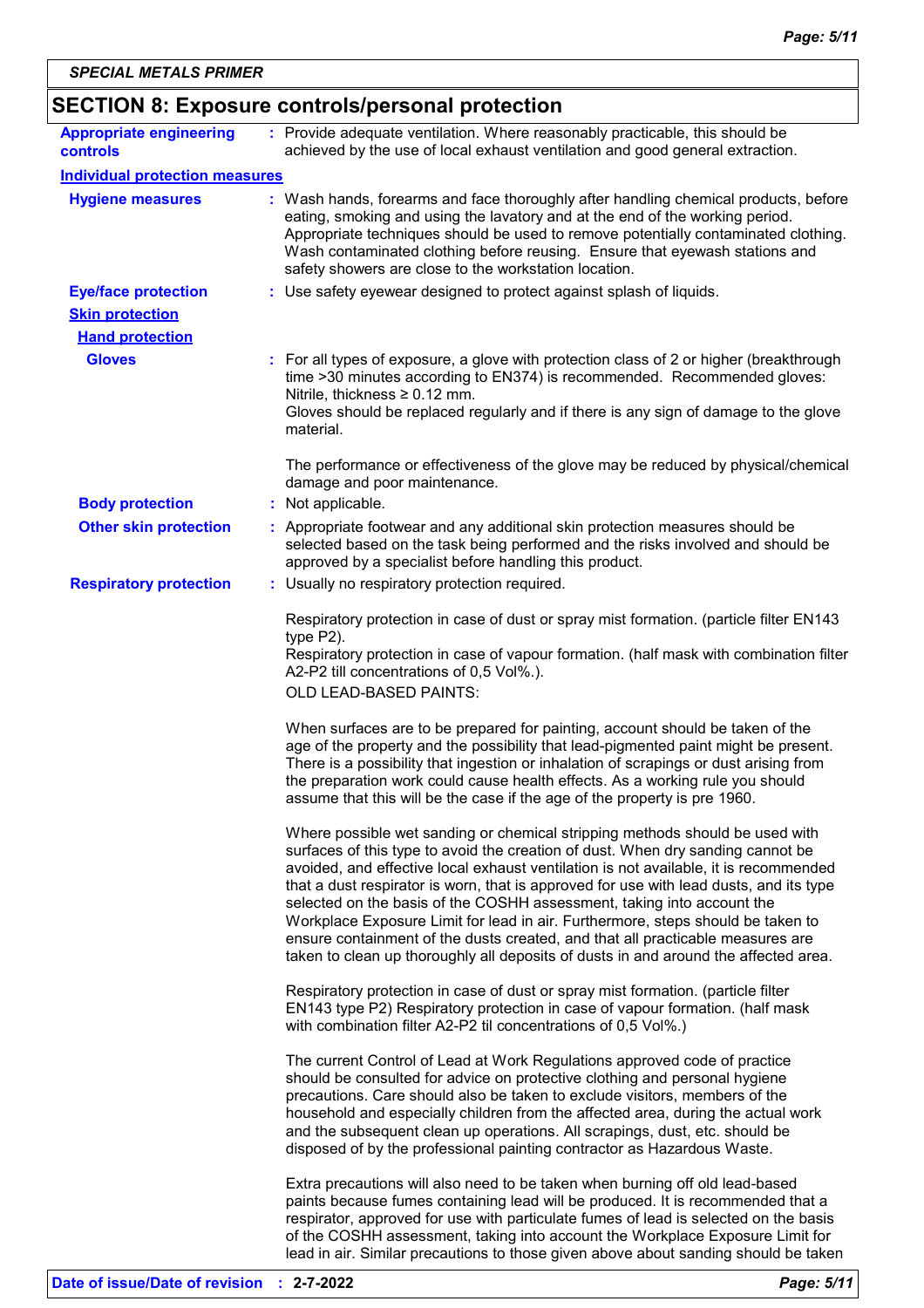### **SECTION 8: Exposure controls/personal protection**

with reference to protective clothing, disposal of scrapings and dusts, and exclusion of other personnel and especially children from the building during actual work and the subsequent clean up operations.

Avoid the inhalation of dust. Wear suitable face mask if dry sanding. Special precautions should be taken during surface preparation of pre-1960s paint surfaces over wood and metal as they may contain harmful lead.

| <b>Environmental exposure</b> | : Do not allow to enter drains or watercourses. |
|-------------------------------|-------------------------------------------------|
| controls                      |                                                 |

### **SECTION 9: Physical and chemical properties**

| 9.1. Information on basic physical and chemical properties         |  |                                                          |  |
|--------------------------------------------------------------------|--|----------------------------------------------------------|--|
| <b>Appearance</b>                                                  |  |                                                          |  |
| <b>Physical state</b>                                              |  | : Liquid.                                                |  |
| <b>Colour</b>                                                      |  | : Various: See label.                                    |  |
| <b>Odour</b>                                                       |  | : Not available.                                         |  |
| <b>Odour threshold</b>                                             |  | : Not available.                                         |  |
| pH                                                                 |  | : 5,5                                                    |  |
| <b>Melting point/freezing point</b>                                |  | : Not available.                                         |  |
| Initial boiling point and boiling<br>range                         |  | $: 100^{\circ}$ C                                        |  |
| <b>Flash point</b>                                                 |  | : Not applicable.                                        |  |
| <b>Evaporation rate</b>                                            |  | : Not available.                                         |  |
| <b>Upper/lower flammability or</b><br>explosive limits             |  | : Not available.                                         |  |
| <b>Vapour pressure</b>                                             |  | : Not available.                                         |  |
| <b>Vapour density</b>                                              |  | : Not available.                                         |  |
| <b>Relative density</b>                                            |  | : 1,317                                                  |  |
| <b>Solubility(ies)</b>                                             |  | : Easily soluble in the following materials: cold water. |  |
| <b>Partition coefficient: n-octanol/ : Not available.</b><br>water |  |                                                          |  |
| <b>Auto-ignition temperature</b>                                   |  | : Not available.                                         |  |
| <b>Decomposition temperature</b>                                   |  | : Not available.                                         |  |
| <b>Viscosity</b>                                                   |  | Kinematic (room temperature): 1,97 cm <sup>2</sup> /s    |  |
| <b>Explosive properties</b>                                        |  | : Not available.                                         |  |
| <b>Oxidising properties</b>                                        |  | : Not available.                                         |  |
| 9.2. Other information                                             |  |                                                          |  |
| <b>Solubility in water</b>                                         |  | : Not available.                                         |  |

### **SECTION 10: Stability and reactivity**

| <b>10.1 Reactivity</b>                            | : No specific test data related to reactivity available for this product or its ingredients. |
|---------------------------------------------------|----------------------------------------------------------------------------------------------|
| <b>10.2 Chemical stability</b>                    | : Stable under recommended storage and handling conditions (see Section 7).                  |
| <b>10.3 Possibility of</b><br>hazardous reactions | : Under normal conditions of storage and use, hazardous reactions will not occur.            |
| <b>10.4 Conditions to avoid</b>                   | : When exposed to high temperatures may produce hazardous decomposition<br>products.         |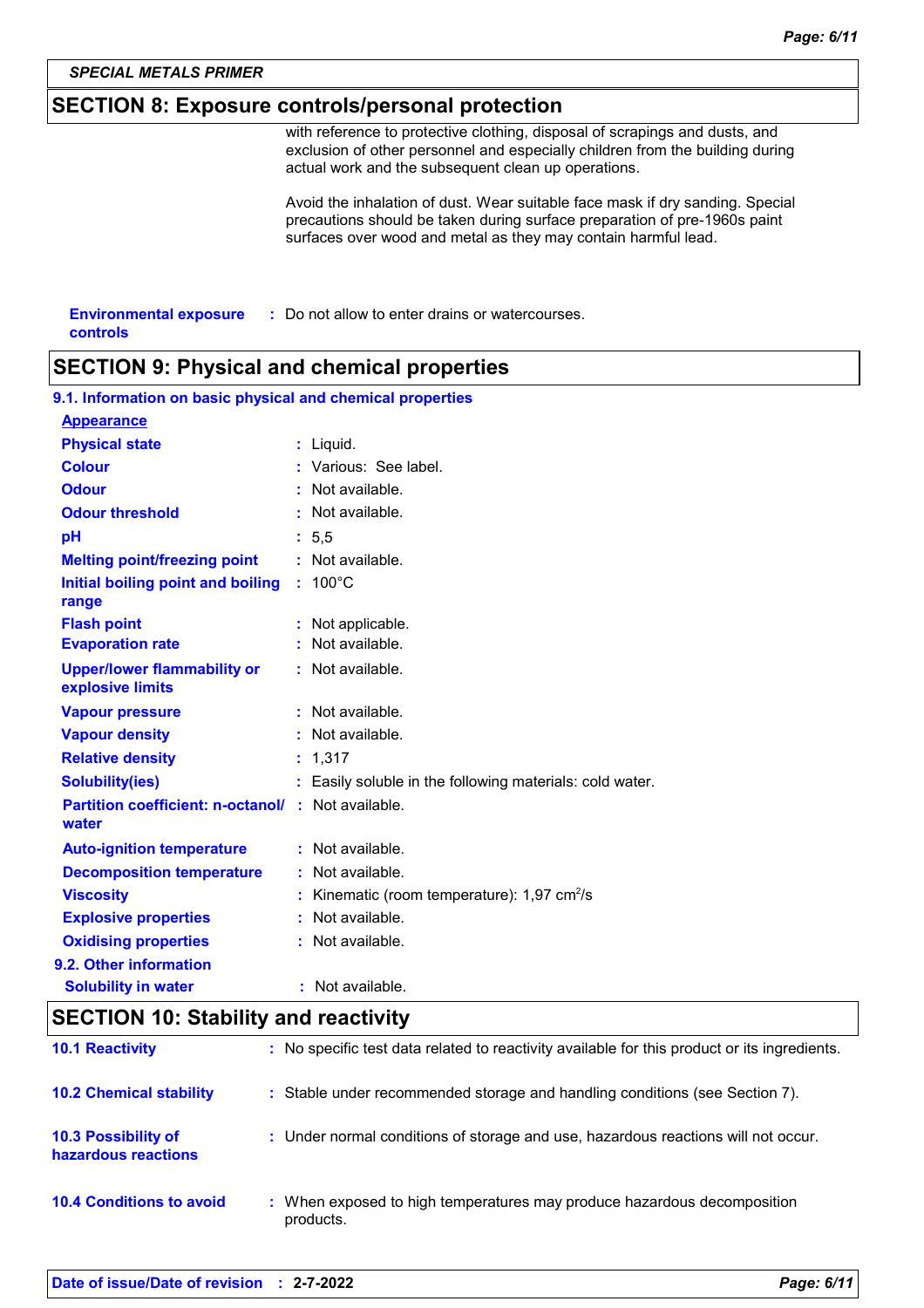### **SECTION 10: Stability and reactivity**

| <b>10.5 Incompatible materials</b>              | : Keep away from the following materials to prevent strong exothermic reactions:<br>oxidising agents, strong alkalis, strong acids. |
|-------------------------------------------------|-------------------------------------------------------------------------------------------------------------------------------------|
| <b>10.6 Hazardous</b><br>decomposition products | : Decomposition products may include the following materials: carbon monoxide,<br>carbon dioxide, smoke, oxides of nitrogen.        |

### **SECTION 11: Toxicological information**

#### **11.1 Information on toxicological effects**

There are no data available on the mixture itself. The product is not classified as hazardous according to Regulation (EC) 1272/2008 as amended.

If splashed in the eyes, the liquid may cause irritation and reversible damage. This takes into account, where known, delayed and immediate effects and also chronic effects of components from short-term and long-term exposure by oral, inhalation and dermal routes of exposure and eye contact.

Contains 1,2-benzisothiazol-3(2H)-one. May produce an allergic reaction.

| <b>Acute toxicity</b>                                     |                  |
|-----------------------------------------------------------|------------------|
| <b>Conclusion/Summary</b>                                 | : Not available. |
| <b>Acute toxicity estimates</b>                           |                  |
| N/A                                                       |                  |
| <b>Irritation/Corrosion</b>                               |                  |
| <b>Conclusion/Summary</b>                                 | : Not available. |
| <b>Sensitisation</b>                                      |                  |
| <b>Conclusion/Summary</b>                                 | : Not available. |
| <b>Mutagenicity</b>                                       |                  |
| <b>Conclusion/Summary</b>                                 | : Not available. |
| <b>Carcinogenicity</b>                                    |                  |
| <b>Conclusion/Summary</b>                                 | : Not available. |
| <b>Reproductive toxicity</b>                              |                  |
| <b>Conclusion/Summary</b>                                 | : Not available. |
| <b>Teratogenicity</b>                                     |                  |
| <b>Conclusion/Summary</b>                                 | : Not available. |
| <b>Specific target organ toxicity (single exposure)</b>   |                  |
| Not available.                                            |                  |
| <b>Specific target organ toxicity (repeated exposure)</b> |                  |
| Not available.                                            |                  |
| <b>Aspiration hazard</b>                                  |                  |
| Not available                                             |                  |

## **Other information :**

: Not available.

### **SECTION 12: Ecological information**

#### **12.1 Toxicity**

There are no data available on the mixture itself. Do not allow to enter drains or watercourses.

The mixture has been assessed following the summation method of the CLP Regulation (EC) No 1272/2008 and is not classified as hazardous to the environment.

**Conclusion/Summary :** Not available.

| <b>12.2 Persistence and degradability</b> |                  |
|-------------------------------------------|------------------|
| <b>Conclusion/Summary</b>                 | : Not available. |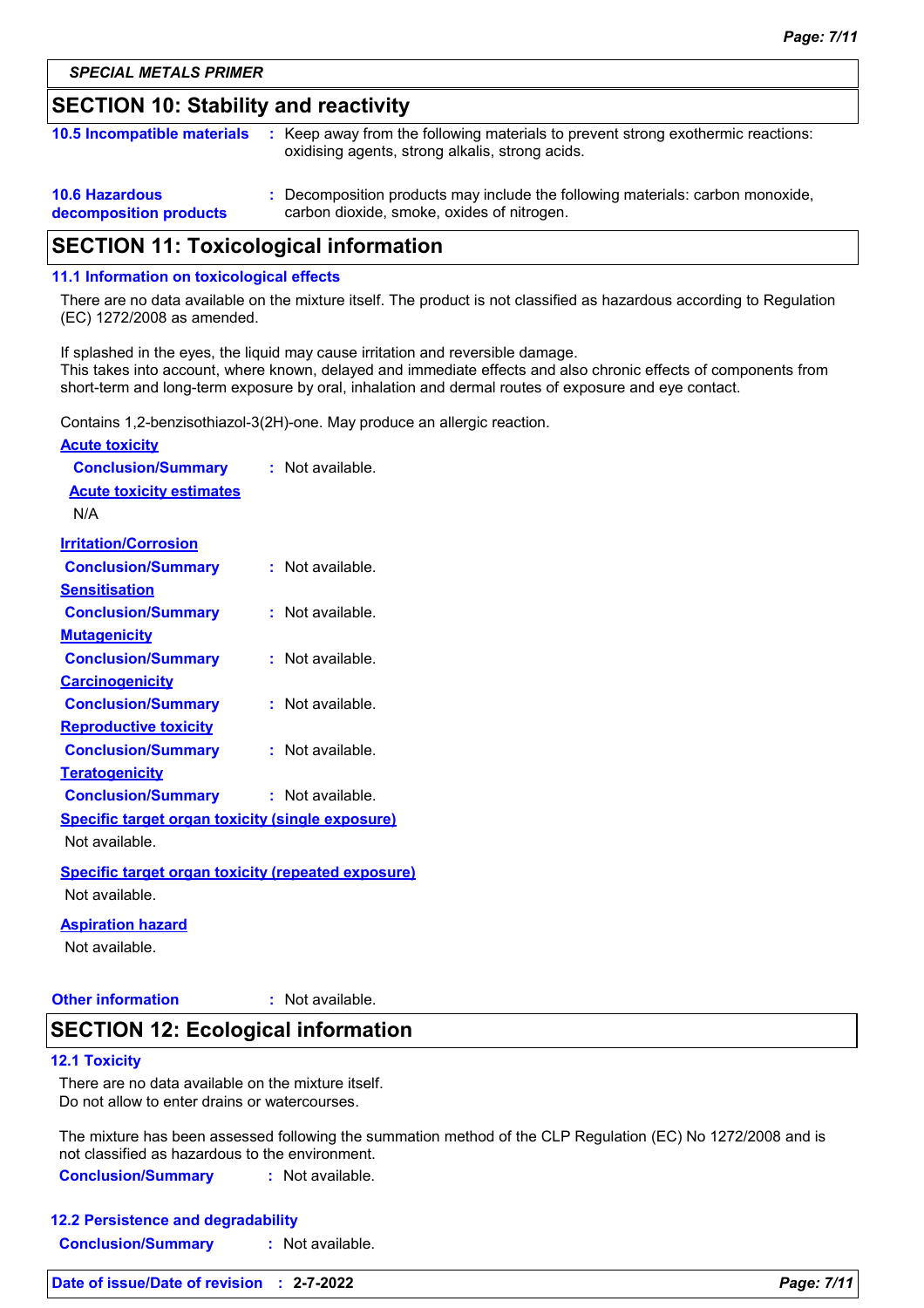### **SECTION 12: Ecological information**

#### **12.3 Bioaccumulative potential**

Not available.

| <b>12.4 Mobility in soil</b>          |                  |
|---------------------------------------|------------------|
| <b>Soil/water partition</b>           | : Not available. |
| <b>coefficient</b> (K <sub>oc</sub> ) |                  |
| <b>Mobility</b>                       | : Not available. |

#### **12.5 Results of PBT and vPvB assessment**

This mixture does not contain any substances that are assessed to be a PBT or a vPvB.

| <b>12.6 Other adverse effects</b> | * No known significant effects or critical hazards. |
|-----------------------------------|-----------------------------------------------------|
|-----------------------------------|-----------------------------------------------------|

### **SECTION 13: Disposal considerations**

The information in this section contains generic advice and guidance. The list of Identified Uses in Section 1 should be consulted for any available use-specific information provided in the Exposure Scenario(s).

#### **13.1 Waste treatment methods**

| <b>Product</b>                 |                                                                                                                                                                                                                                                                                                                                                                                                                                                                                                                                                    |
|--------------------------------|----------------------------------------------------------------------------------------------------------------------------------------------------------------------------------------------------------------------------------------------------------------------------------------------------------------------------------------------------------------------------------------------------------------------------------------------------------------------------------------------------------------------------------------------------|
| <b>Methods of disposal</b>     | The generation of waste should be avoided or minimised wherever possible.<br>Disposal of this product, solutions and any by-products should at all times comply<br>with the requirements of environmental protection and waste disposal legislation<br>and any regional local authority requirements. Dispose of surplus and non-<br>recyclable products via a licensed waste disposal contractor. Waste should not be<br>disposed of untreated to the sewer unless fully compliant with the requirements of<br>all authorities with jurisdiction. |
| <b>Hazardous waste</b>         | : Within the present knowledge of the supplier, this product is not regarded as<br>hazardous waste, as defined by EU Directive 2008/98/EC.                                                                                                                                                                                                                                                                                                                                                                                                         |
| <b>Disposal considerations</b> | Do not allow to enter drains or watercourses.<br>Dispose of according to all federal, state and local applicable regulations.<br>If this product is mixed with other wastes, the original waste product code may no<br>longer apply and the appropriate code should be assigned.<br>For further information, contact your local waste authority.                                                                                                                                                                                                   |
| <b>Packaging</b>               |                                                                                                                                                                                                                                                                                                                                                                                                                                                                                                                                                    |
| <b>Methods of disposal</b>     | : The generation of waste should be avoided or minimised wherever possible. Waste<br>packaging should be recycled. Incineration or landfill should only be considered<br>when recycling is not feasible.                                                                                                                                                                                                                                                                                                                                           |
| <b>Disposal considerations</b> | : Using information provided in this safety data sheet, advice should be obtained from<br>the relevant waste authority on the classification of empty containers.<br>Empty containers must be scrapped or reconditioned.<br>Dispose of containers contaminated by the product in accordance with local or<br>national legal provisions.                                                                                                                                                                                                            |
| <b>Special precautions</b>     | : This material and its container must be disposed of in a safe way. Empty containers<br>or liners may retain some product residues. Avoid dispersal of spilt material and<br>runoff and contact with soil, waterways, drains and sewers.                                                                                                                                                                                                                                                                                                          |

### **SECTION 14: Transport information**

### **Information pertaining to IATA and ADN is considered not relevant since the material is not packaged in the correct approved packaging required of these methods of transport.**

**ADR IMDG**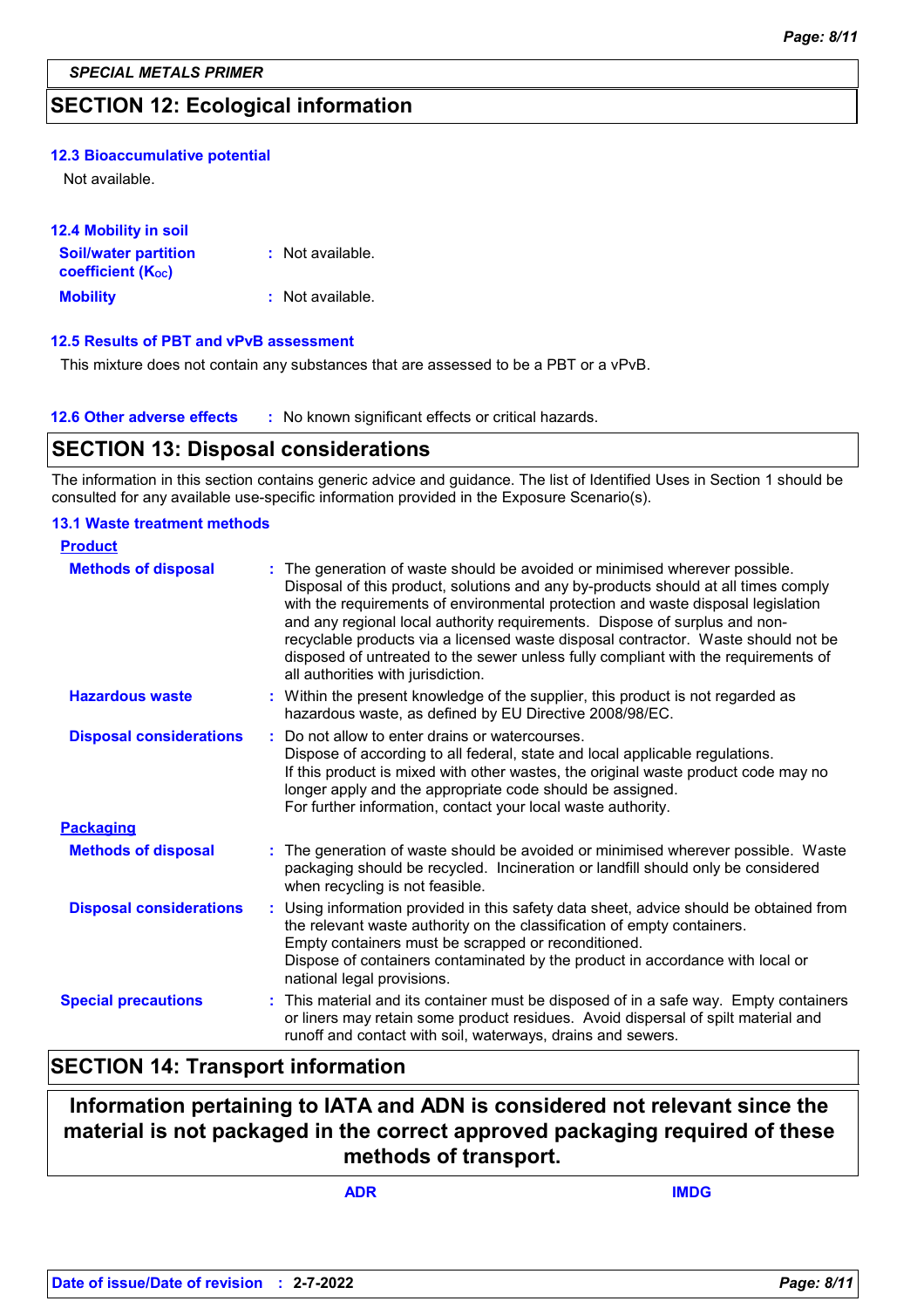*SPECIAL METALS PRIMER*

| Information pertaining to IATA and ADN is considered not relevant since the<br>material is not packaged in the correct approved packaging required of these<br>methods of transport. |                                                                                                                                                                                                                        |                 |
|--------------------------------------------------------------------------------------------------------------------------------------------------------------------------------------|------------------------------------------------------------------------------------------------------------------------------------------------------------------------------------------------------------------------|-----------------|
|                                                                                                                                                                                      |                                                                                                                                                                                                                        |                 |
| 14.1 UN number                                                                                                                                                                       | Not regulated.                                                                                                                                                                                                         | Not regulated.  |
| 14.2 UN proper<br>shipping name                                                                                                                                                      | Not applicable.                                                                                                                                                                                                        | Not applicable. |
| <b>14.3 Transport</b><br>hazard class(es)<br><b>Class</b>                                                                                                                            | Not applicable.                                                                                                                                                                                                        | Not applicable. |
| <b>Subsidiary class</b>                                                                                                                                                              |                                                                                                                                                                                                                        |                 |
| <b>14.4 Packing group</b>                                                                                                                                                            | Not applicable.                                                                                                                                                                                                        | Not applicable. |
| 14.5<br><b>Environmental</b><br>hazards                                                                                                                                              |                                                                                                                                                                                                                        |                 |
| <b>Marine pollutant</b>                                                                                                                                                              | No.                                                                                                                                                                                                                    | No.             |
| <b>Marine pollutant</b><br><b>substances</b>                                                                                                                                         |                                                                                                                                                                                                                        | Not available.  |
| <b>14.6 Special</b><br>precautions for<br>user                                                                                                                                       | Transport within user's premises: always<br>transport in closed containers that are upright<br>and secure. Ensure that persons transporting<br>the product know what to do in the event of an<br>accident or spillage. |                 |
| <b>HI/Kemler number</b>                                                                                                                                                              | Not available.                                                                                                                                                                                                         |                 |
| <b>Emergency</b><br>schedules (EmS)                                                                                                                                                  |                                                                                                                                                                                                                        | Not applicable. |
| <b>14.7 Transport in bulk</b><br>according to IMO<br><b>instruments</b>                                                                                                              | : Not applicable.                                                                                                                                                                                                      |                 |
| <b>Additional</b><br>information                                                                                                                                                     |                                                                                                                                                                                                                        |                 |
|                                                                                                                                                                                      | <b>SECTION 15: Regulatory information</b>                                                                                                                                                                              |                 |
|                                                                                                                                                                                      | 15.1 Safety, health and environmental regulations/legislation specific for the substance or mixture                                                                                                                    |                 |
|                                                                                                                                                                                      | EU Regulation (EC) No. 1907/2006 (REACH)                                                                                                                                                                               |                 |
|                                                                                                                                                                                      | <b>Annex XIV - List of substances subject to authorisation</b>                                                                                                                                                         |                 |
| <b>Annex XIV</b>                                                                                                                                                                     |                                                                                                                                                                                                                        |                 |
|                                                                                                                                                                                      | None of the components are listed, or the component present is below its threshold.                                                                                                                                    |                 |
|                                                                                                                                                                                      | <b>Substances of very high concern</b>                                                                                                                                                                                 |                 |
| <b>Annex XVII - Restrictions</b>                                                                                                                                                     | None of the components are listed, or the component present is below its threshold.<br>: Not applicable.                                                                                                               |                 |
| on the manufacture,                                                                                                                                                                  |                                                                                                                                                                                                                        |                 |

**placing on the market and use of certain dangerous substances, mixtures and articles**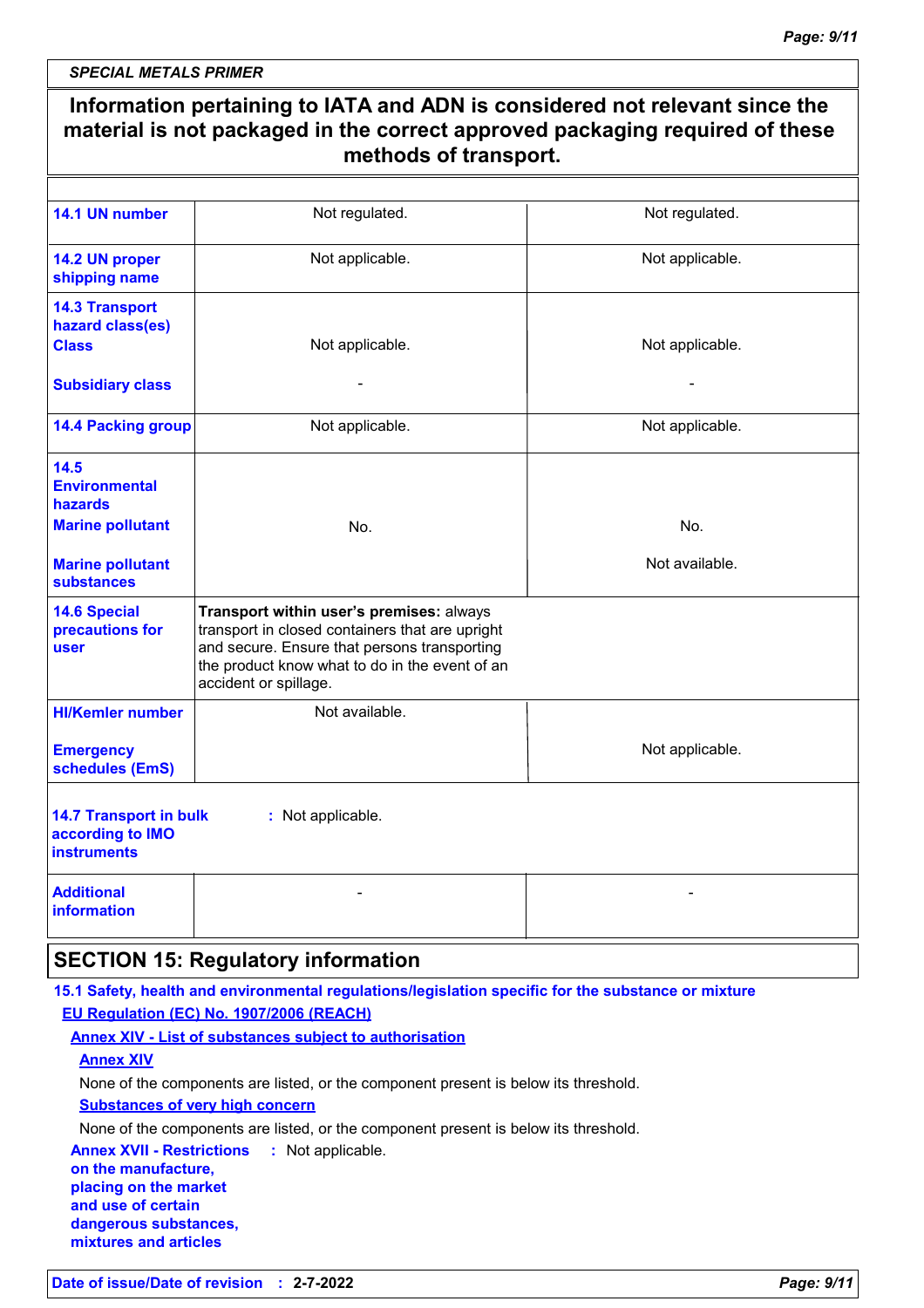### **SECTION 15: Regulatory information**

### **Other EU regulations International regulations 15.2 Chemical safety :** No Chemical Safety Assessment has been carried out. **Seveso Directive** This product is not controlled under the Seveso Directive. **Ozone depleting substances (1005/2009/EU)** Not listed. **Prior Informed Consent (PIC) (649/2012/EU)** Not listed. **Chemical Weapon Convention List Schedules I, II & III Chemicals Montreal Protocol** Not listed. **Stockholm Convention on Persistent Organic Pollutants** Not listed. **Rotterdam Convention on Prior Informed Consent (PIC)** Not listed. **UNECE Aarhus Protocol on POPs and Heavy Metals** Not listed. Not listed.

#### **assessment**

### **SECTION 16: Other information**

 $\nabla$  Indicates information that has changed from previously issued version.

| <b>Abbreviations and acronyms : ATE = Acute Toxicity Estimate</b><br>CLP = Classification, Labelling and Packaging Regulation [Regulation (EC) No.<br>1272/2008]<br><b>DMEL = Derived Minimal Effect Level</b><br>DNEL = Derived No Effect Level<br>EUH statement = CLP-specific Hazard statement<br>$N/A = Not available$<br>PBT = Persistent, Bioaccumulative and Toxic<br>PNEC = Predicted No Effect Concentration<br><b>RRN = REACH Registration Number</b><br>SGG = Segregation Group |
|--------------------------------------------------------------------------------------------------------------------------------------------------------------------------------------------------------------------------------------------------------------------------------------------------------------------------------------------------------------------------------------------------------------------------------------------------------------------------------------------|
| vPvB = Very Persistent and Very Bioaccumulative                                                                                                                                                                                                                                                                                                                                                                                                                                            |

### **Procedure used to derive the classification according to Regulation (EC) No. 1272/2008 [CLP/GHS]**

| <b>Classification</b> | <b>Justification</b> |
|-----------------------|----------------------|
| Not classified.       |                      |

#### **Full text of abbreviated H statements**

Not applicable.

#### **Full text of classifications [CLP/GHS]**

Not applicable.

| Date of printing                   | $: 3 - 7 - 2022$  |
|------------------------------------|-------------------|
| Date of issue/ Date of<br>revision | $: 2 - 7 - 2022$  |
| <b>Date of previous issue</b>      | $: 22 - 6 - 2022$ |
| <b>Version</b>                     | : 8.02            |

| Date of issue/Date of revision : 2-7-2022 |  |
|-------------------------------------------|--|
|-------------------------------------------|--|